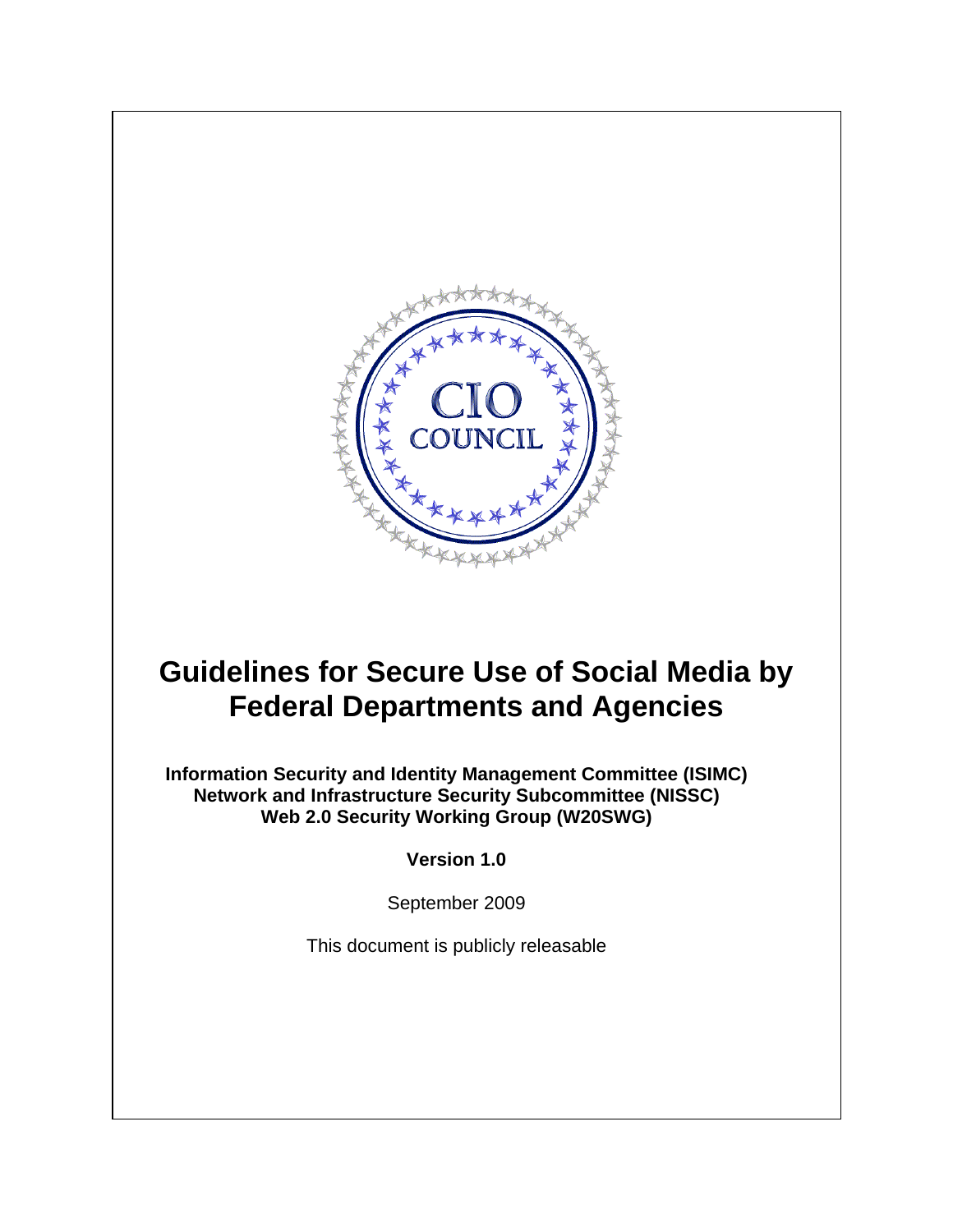## **Intended Audience**

This document is intended as guidance for any federal agency that uses social media services to collaborate and communicate among employees, partners, other federal agencies, and the public.

Note: The Federal CIO Council does not endorse the use or imply preference for any vendor commercial products or services mentioned in this document.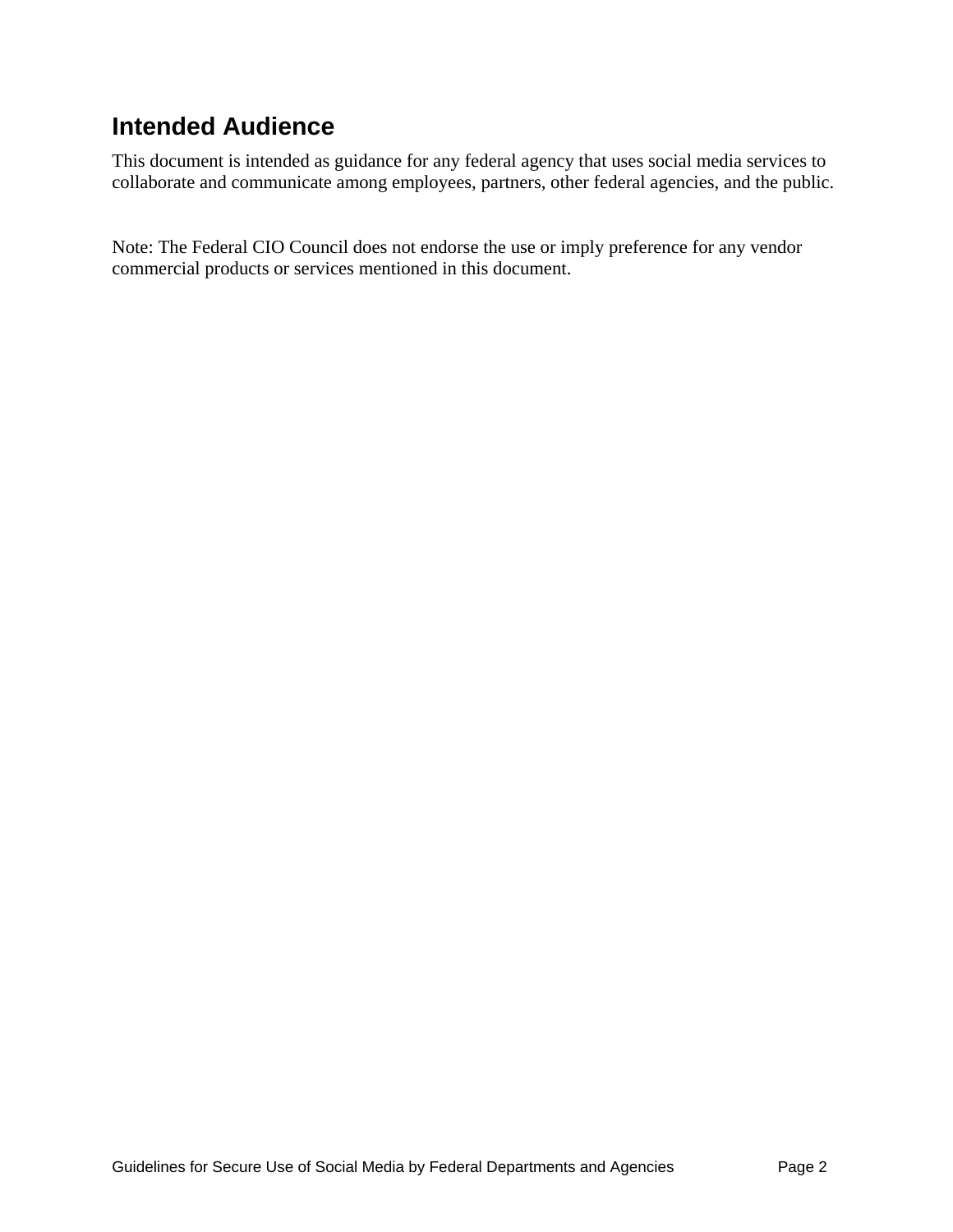# **TABLE OF CONTENTS**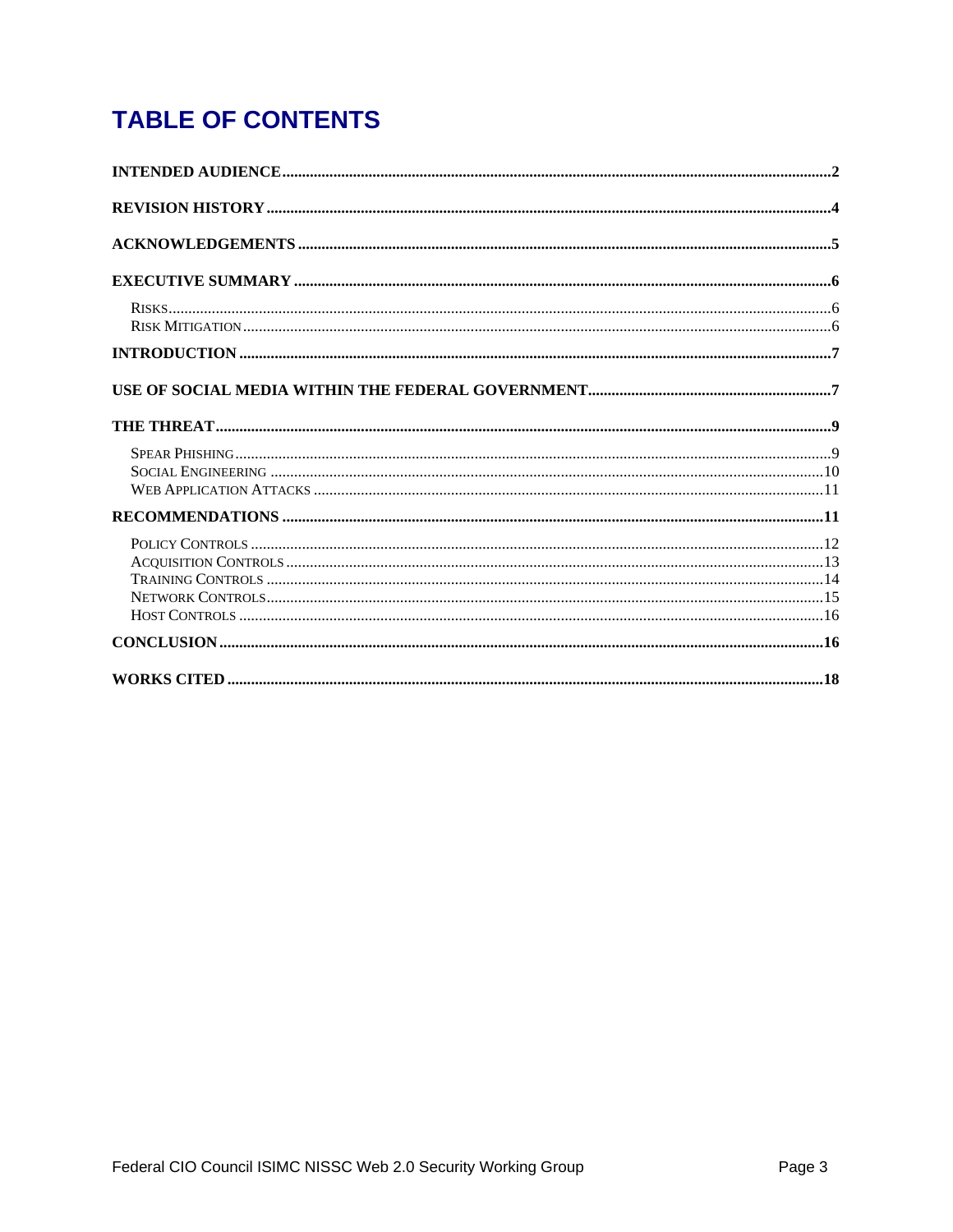# **Revision History**

| Date    | Revision | <b>Description of Changes</b>                                  |  |
|---------|----------|----------------------------------------------------------------|--|
| 5/15/09 | 0.1      | Initial draft release                                          |  |
| 6/28/09 | 0.2      | Major revision, including section changes, formatting changes, |  |
|         |          | figures                                                        |  |
| 7/14/09 | 0.3      | Revisions for formatting, reordering, improving document flow  |  |
| 7/21/09 | 0.4      | Revisions based on Web 2.0 Security Working Group (W20SWG)     |  |
|         |          | feedback.                                                      |  |
| 8/7/09  | 0.5      | Revisions based on Network and Infrastructure Security         |  |
|         |          | Subcommittee (NISSC) feedback                                  |  |
| 8/10/09 | 0.6      | Initial comments from Federal CIO Council                      |  |
| 8/30/09 | 0.7      | Initial release through Federal CIO Council                    |  |
| 9/7/09  | 0.8      | Second release through Federal CIO Council                     |  |
| 9/9/09  | 0.9      | Final release through Federal CIO Council                      |  |
| 9/14/09 | 1.0      | Final Comments integrated                                      |  |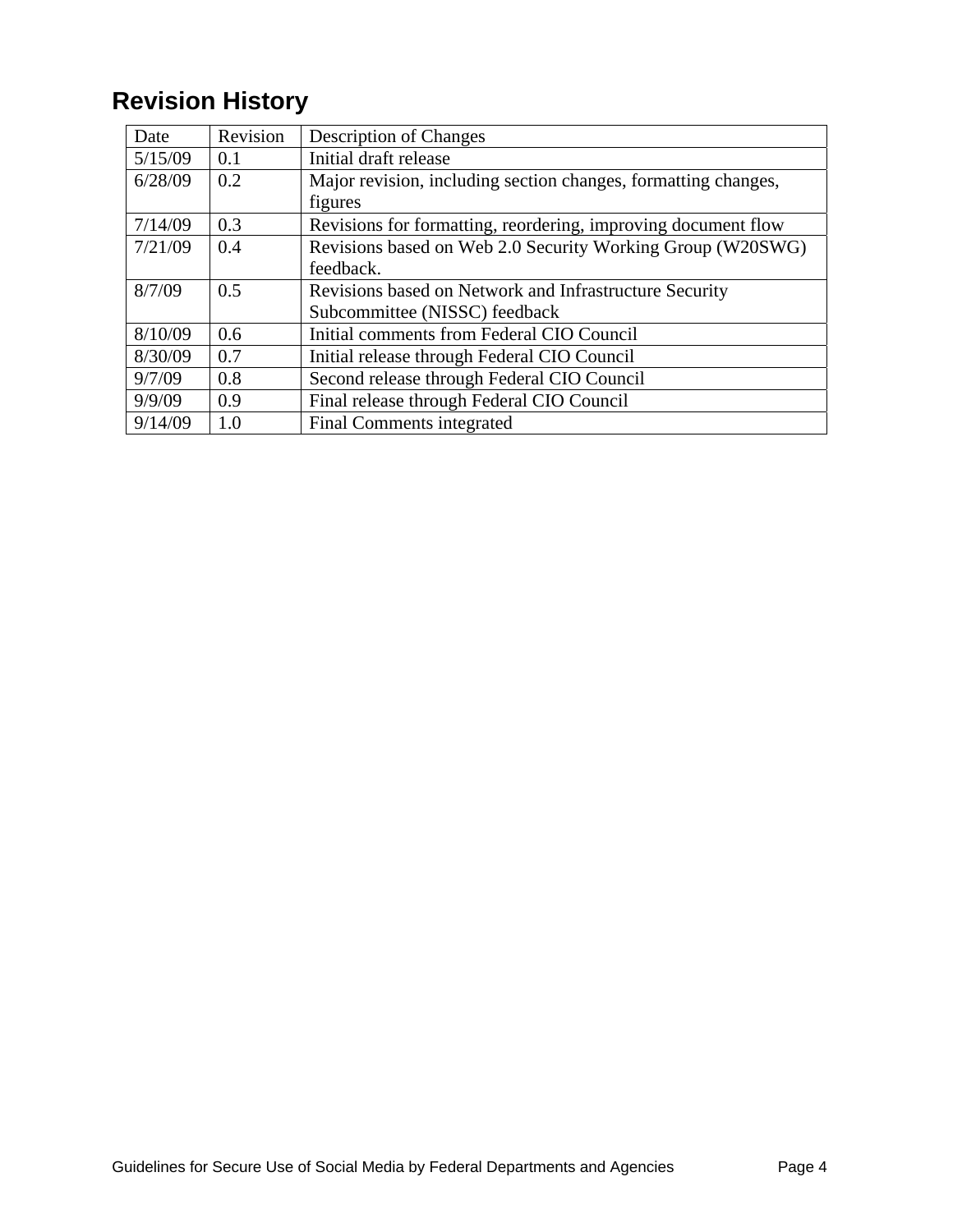# **Acknowledgements**

The Web 2.0 Security Working Group operates under the authority of the Information Security and Identity Management Committee (ISIMC), as chartered by the Federal CIO Council (FCIOC).

The Information Security and Identity Management Committee (ISIMC) is the principal interagency forum for identifying and recommending strategic high priority IT security and identity management initiatives to the FCIOC and Office of Management and Budget (OMB) that enable the Federal Government's information systems security programs and agencies' mission objectives.

The Web 2.0 Security Working Group (W20SWG) is a representative body responsible for assessing information security issues surrounding Web 2.0 technologies in the Federal Government, and recommending solutions to mitigate identified risks.

For the purposes of this working group, Web 2.0 includes social media and cloud computing. This working group will provide best practices and recommendations for federal use of social media and cloud computing resources.

| <b>Name</b>             | <b>Role</b>                 | Organization                                  |  |
|-------------------------|-----------------------------|-----------------------------------------------|--|
| <b>Robert Carey</b>     | <b>ISIMC Co-Chair</b>       | Department of the Navy                        |  |
| Vance Hitch             | <b>ISIMC Co-Chair</b>       | Department of Justice                         |  |
| Earl Crane              | ISIMC NISSC W20SWG Chair    | Department of Homeland Security               |  |
|                         | Primary Author/Editor       |                                               |  |
| <b>Mark Brown</b>       | Reviewer/Contributor        | Department of Health and Human Services       |  |
| <b>Brian Burns</b>      | <b>ISIMC NISSC Co-Chair</b> | Department of the Navy                        |  |
|                         | Reviewer/Contributor        |                                               |  |
| Trisha Christian        | Reviewer/Contributor        | <b>Small Business Administration</b>          |  |
| <b>Christy Crimmins</b> | Reviewer/Contributor        | Department of the Navy                        |  |
| Eric Eskelsen           | Reviewer/Contributor        | Department of Education                       |  |
| <b>Matt Fischer</b>     | Reviewer/Contributor        | <b>Transportation Security Administration</b> |  |
| Peter Flynn             | Reviewer/Contributor        | Department of Veterans Affairs                |  |
| Daniel Galik            | Reviewer/Contributor        | Department of Health and Human Services       |  |
| William Gill            | Reviewer/Contributor        | <b>Environmental Protection Agency</b>        |  |
| Nancy Kaplan            | Reviewer/Contributor        | <b>National Science Foundation</b>            |  |
| <b>Gregory Mann</b>     | Reviewer/Contributor        | National Aeronautics and Space                |  |
|                         |                             | Administration                                |  |
| Mitra Nejad             | Reviewer/Contributor        | Department of Justice                         |  |
| Dr. Julie Ryan          | Reviewer/Contributor        | The George Washington University              |  |
| <b>Steve Ressler</b>    | Reviewer/Contributor        | Department of Homeland Security               |  |
| <b>Edward Roback</b>    | Reviewer/Contributor        | Department of Justice                         |  |
| Roger Seeholzer         | Reviewer/Contributor        | Department of Homeland Security               |  |
| Michael J. Smith        | Reviewer/Contributor        | Deloitte & Touche LLP                         |  |
| <b>Gary Stammer</b>     | Reviewer/Contributor        | Social Security Administration                |  |
| <b>Brian Young</b>      | Reviewer/Contributor        | Federal Bureau of Investigation               |  |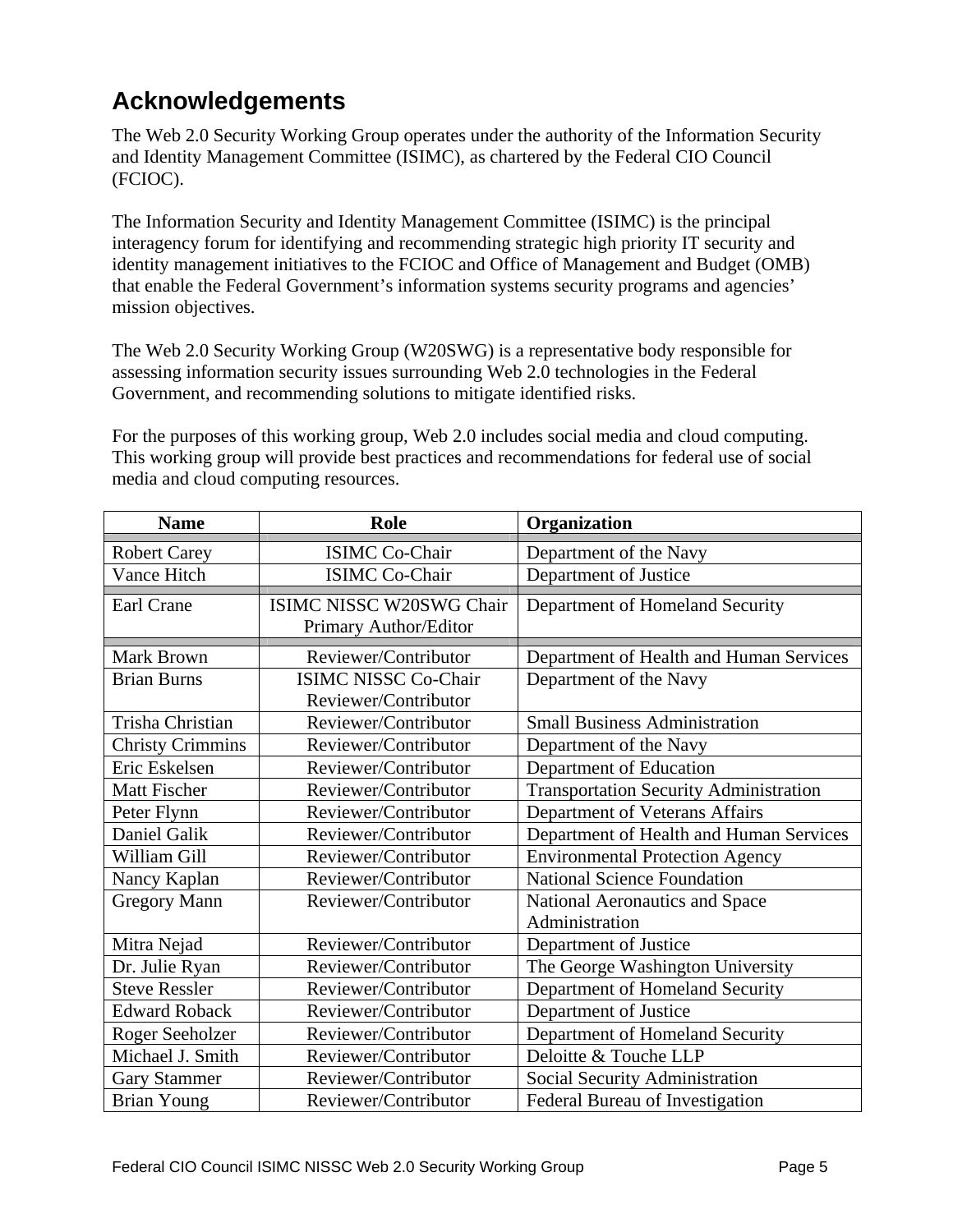## **Executive Summary**

The use of social media for federal services and interactions is growing tremendously, supported by initiatives from the administration, directives from government leaders, and demands from the public. This situation presents both opportunity and risk. Guidelines and recommendations for using social media technologies in a manner that minimizes the risk are analyzed and presented in this document.

The decision to embrace social media technology is a risk-based decision, not a technologybased decision. It must be made based on a strong business case, supported at the appropriate level for each department or agency, considering its mission space, threats, technical capabilities, and potential benefits. The goal of the IT organization should not be to say "No" to social media websites and block them completely, but to say "Yes, following security guidance," with effective and appropriate information assurance security and privacy controls. The decision to authorize access to social media websites is a business decision, and comes from a risk management process made by the management team with inputs from all players, including the CIO, CISO, Office of General Counsel(OGC), privacy official and the mission owner[1]. The use of social media and the inherent cybersecurity concerns form a complex topic that introduces additional vulnerabilities, targeted by an advanced threat, requiring updated sets of controls.

#### **Risks**

Federal Government information systems are targeted by persistent, pervasive, aggressive threats. In order to defend against rapidly evolving social media threats, departments and agencies should include a multi-layered approach in a risk management program, including risks to the individual, risks to the department or agency, and risks to the federal infrastructure[1]. A defense-in-depth approach should be considered in evaluating the top three most likely threats to federal employees, infrastructure, and information. Social media technologies such as Wikis, Blogs, and social networks are vulnerable to the following methods/techniques of cyber attacks: Spear phishing, Social Engineering, and Web Application Attacks.

#### **Risk Mitigation**

This document recommends mitigating the social media risks through a series of guidelines and recommendations to assist federal departments and agencies in developing a strategy to securely enable the use of social media. These include recommendations for the creation of a governmentwide policy for social media, addressing policy controls, acquisition controls, training controls, and host and network controls. Policies should not be based on specific technology, as technology changes rapidly. Rather, policies should be created to focus on user behavior, both personal and professional, and to address information confidentiality, integrity, and availability when accessing data or distributing government information. Procedures should be created and updated frequently to address the rapid changes in specific technologies. For example, acquisition controls are particularly critical when dealing with social media and other emerging technologies, because so many of them are outsourced and exist in a cloud computing environment. Additional security controls must be considered when using an externally hosted information system, including additional monitoring and configuration controls specific to federal information systems. Augmented training requirements must also be considered for federal employees using social media, due to additional attack vectors, additional security concerns, and updated policies and procedures to implement these recommended controls.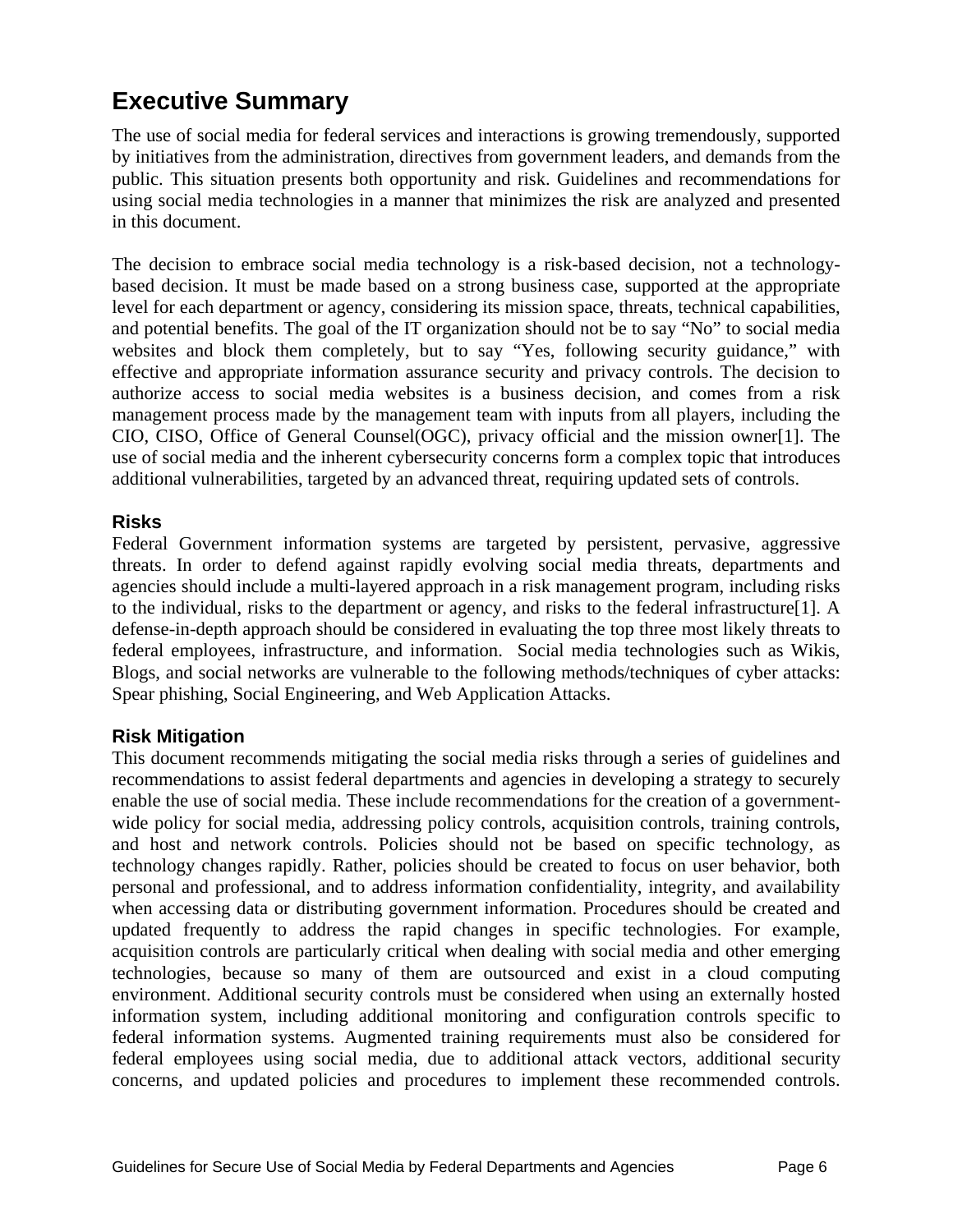Finally, a series of technical host and network controls is recommended, from standardizing the desktop image to securing the Internet connection through a Trusted Internet Connection (TIC).

### **Introduction**

On January 21, 2009, President Barack Obama signed a memorandum for Transparency and Open Government[2]. The Federal Government has responded with several initiatives which utilize collaborative social media technologies to engage with the public. The Federal CIO, Vivek Kundra, has stated Web 2.0 technologies are essential to "tap into the vast amounts of knowledge … in communities across the country"[3]. Mr. Kundra has also developed a fivepoint plan to enable the administration's agenda: (1) Open and transparent government; (2) Lowering the cost of government; (3) Cybersecurity; (4) Participatory democracy; and (5) Innovation[4].

Cybersecurity was labeled as "crucial" for success by Mr. Kundra. To that end, this document proposes guidelines for the secure use of social media technologies within the Federal Government and provides recommendations for the creation of a government-wide policy for social media. This may require the re-education of senior management officials, as barriers are often perceived to be technology issues rather than communications, policy, strategy, or management issues. The senior technology official at each federal agency should develop a social media communications strategy, with the support of their communication office, that accurately addresses the guidelines in this document in conjunction with government-wide policy[5].

Finally, the decision for a Federal department or agency to engage with social media must be a risk-based decision making process, made using strong business justifications that identify mission requirements and drive toward an expected outcome through social media use[1]. The decision to engage or not to engage in social media use should not be made by the IT department alone, rather it should come from a risk management process made by the management team with inputs from all players, including the CIO, CISO, Office of General Counsel(OGC), Office of Public Affairs (OPA), Privacy official and the mission owner[1]. This document will outline the use cases for social media in the federal space, some of threats within this space, and some compensating controls to reduce these threats. All these should be considered as inputs to the risk management process.

### **Use of Social Media within the Federal Government**

The use of social media technologies within the Federal Government quickly becomes a complex topic, with varying interpretations and perspectives. Researchers Dr. Mark Drapeau and Dr. Linton Wells at the National Defense University (NDU) define social media as social software, "applications that inherently connect people and information in spontaneous, interactive ways." They have articulated four specific use cases of social media within the Federal Government. These four use cases, depicted in Figure 1, include Inward Sharing, Outward Sharing, Inbound Sharing, and Outbound Sharing. While related, each use case has different threats and requires different information security controls to mitigate those threats[6].

Inward Sharing is the sharing of internal organizational documents through internal collaboration sites such as SharePoint portals and internal wikis. As this is government information hosted on government or government-contracted information systems, it falls well within the definition of a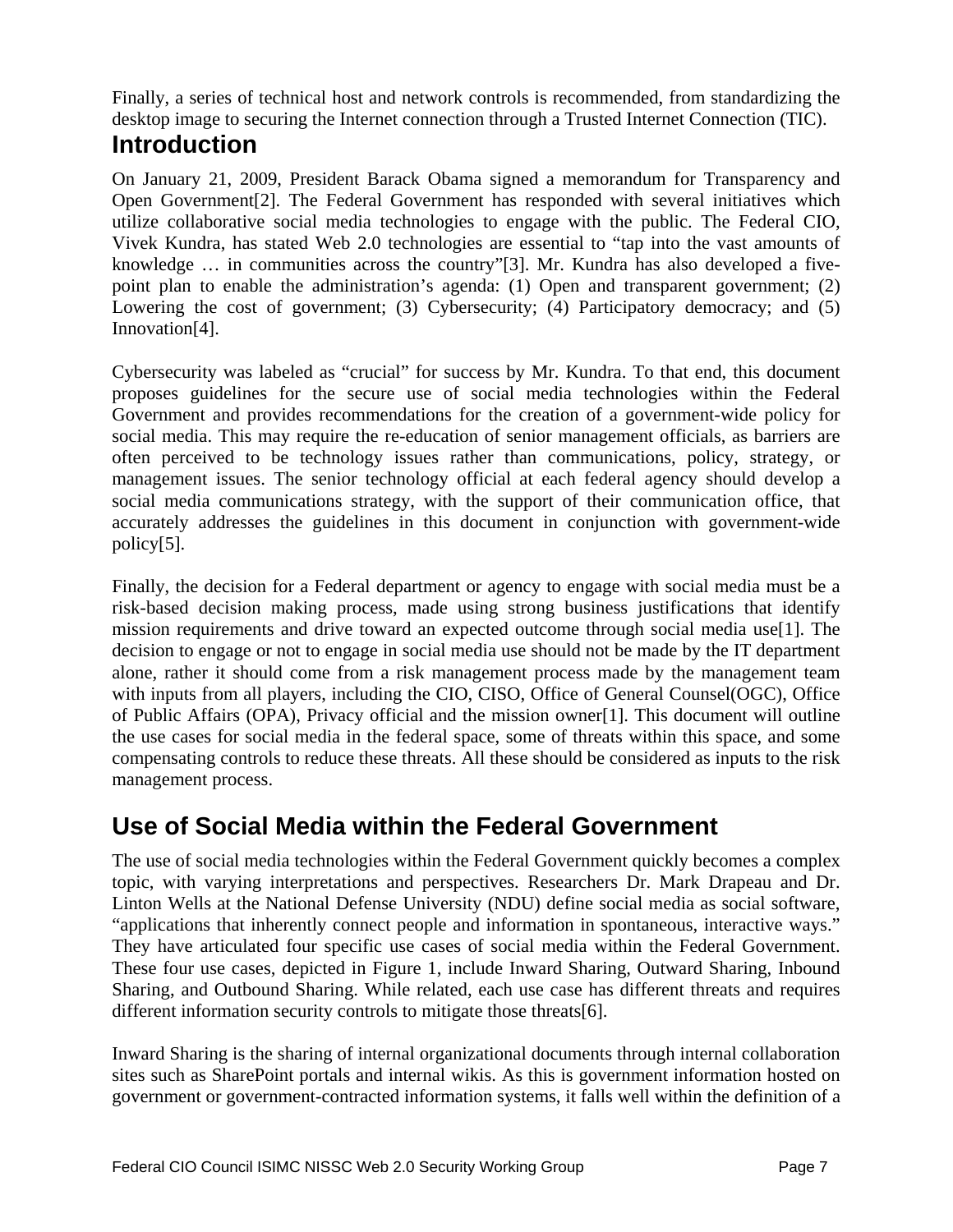federal information system under FISMA[7]. Inward Sharing has quite a bit of guidance addressing system security, as shown in Figure 1[6].

Outward Sharing, also known as inter-institutional sharing, enables Federal Government information to be shared with external groups, such as state and local governments, law enforcement, large corporations, and individuals. For example, agencies may use social media to communicate with the public during a time of crisis. Other examples of Outward Sharing include public websites used in a private function to facilitate the information sharing role. These include GovLoop, an externally hosted social network catering to US Government employees and contractors, STAR-TIDES, a knowledge sharing research project for complex operations, and National Institute for Urban Search and Rescue, Readiness, Response, Resilience, and Recovery (NIUSR5) using LinkedIn to connect with members and share information[6].

Inbound Sharing, also known as "crowdsourcing," is similar to conducting a large online collaborative poll. Change.gov exemplifies inbound sharing where the "Open for Questions" forum allowed over 100,000 people to participate in a governmentsponsored online meeting and submit over 75,000 questions ranging from the economy, to health care, to national security[6].



Finally, Outbound Sharing is **Figure 1: Four functions of social software in government and the** federal engagement on public amount of guidance [1]

commercial social media websites. The guidelines presented in this document are primarily applicable to Outbound Sharing, though they can be applied to all four use cases. For example, the authors of the NDU document cite the example of Colleen Graffy, formerly the Deputy Assistant Secretary of State for Public Diplomacy, who used Twitter to connect with foreign media before her visits to their respective countries. This gave foreign media outlets a perspective into her personality before her arrival, called "Ambient Awareness," and provided a human aspect to Ms. Graffy's official role. Ultimately she enabled more comfortable communications during her trip, and received more favorable reviews by foreign media[6].

The use of social media and the subsequent cybersecurity concerns form a complex topic that involves, not only familiar threats, but also introduces additional vulnerabilities, targeted by an advanced threat, requiring updated sets of controls. There currently exists a robust set of Computer Security laws, policies, and guidance for federal information systems from NIST, DOD, OMB, GAO, and DHS[8]. Most of this guidance addresses federal information systems, which applies to internal information systems used for inward sharing. As federal agencies engage in external sharing with larger groups, the use case shifts toward outbound sharing on non-federal information systems, as demonstrated in Figure 1. Less federal guidance exists for inbound, outward, and outbound sharing use cases, and the guidance that does exist is relatively recent. For example, the US Air Force New Media Guide, published in 2009[9], provides guidance to address these new use cases for the Federal Government.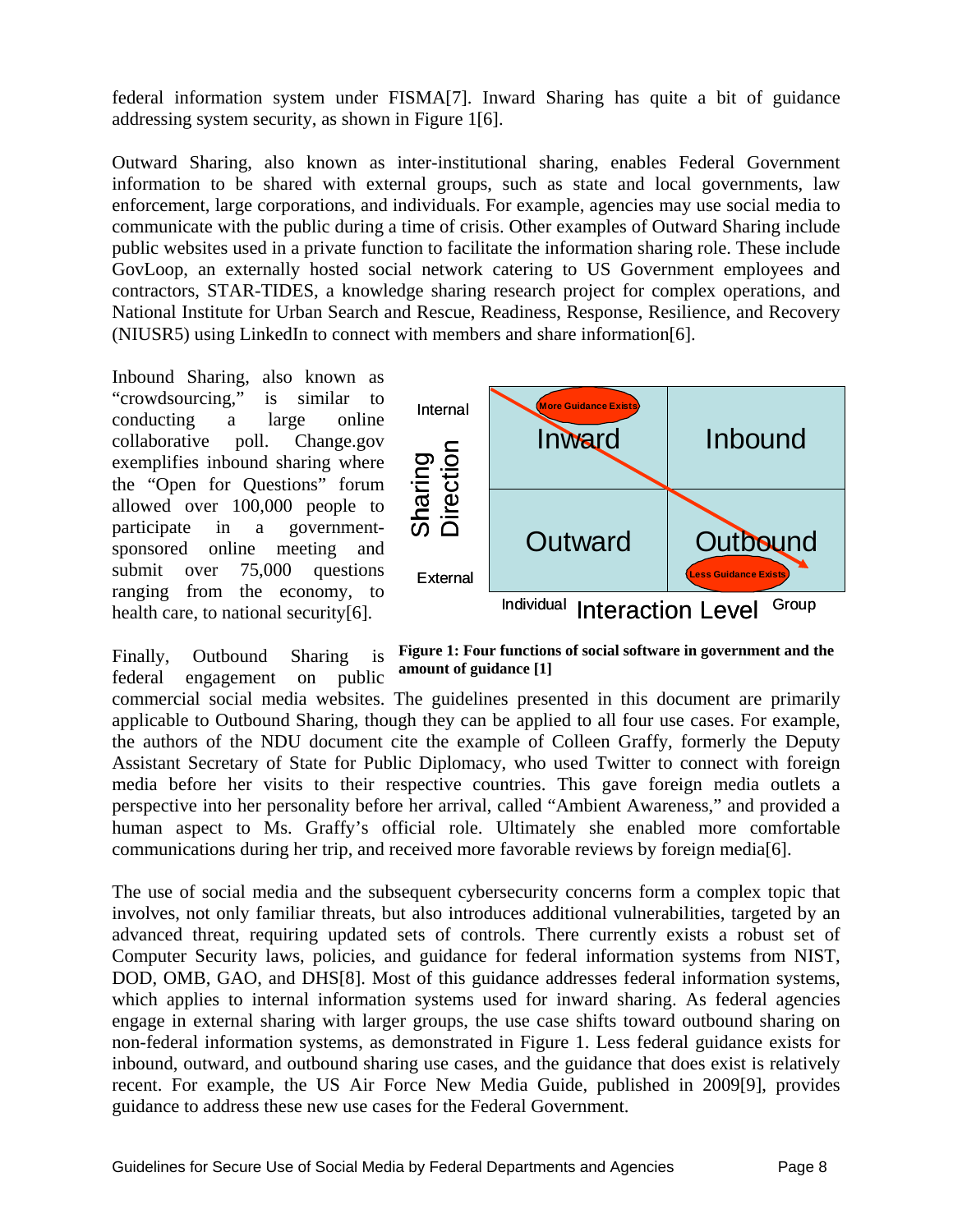### **The Threat**

Federal Government information systems are targeted by persistent, pervasive, aggressive threats. This is well known and documented, as stated in May of 2009 by Margaret Graves, Acting CIO for the Department of Homeland Security.

*We have now learned first-hand about this growing category of threats that directly target the Federal Government, our systems, and our information. We have also witnessed how these threats have become more persistent, more pervasive, and even more aggressive than we imagined. These actors appear to be highly-motivated and well*resourced, and it will take all of our collective efforts to keep them out of our *networks*[10].

As the Federal Government begins to utilize public social media websites, these advanced persistent threats may target their efforts against these websites. These attackers may use social media to collect information and launch attacks against federal information systems. By improving cybersecurity controls around current information systems, attackers are likely to target less secure information systems to reach their targets. The rapid development of Web 2.0 technologies makes it difficult to keep up with emerging capabilities and uses[6]. Security technologies should defend against new attacks, but by the time the Federal Government has caught up to the technology with policies and protection mechanisms, the technology may be outdated or surpassed by the next new development. In order to defend against rapidly evolving social media threats, the Federal Government should include a multi-layered approach to social media threats in a risk management program, including risks to the individual, risks to the department or agency, and risks to the federal infrastructure[1]. A defense-in-depth approach should be considered in evaluating the top three most likely threats to federal employees, infrastructure, and information. Social media technologies such as Wikis, Blogs, and social networks are vulnerable to the following methods/techniques of cyber attacks: Spear phishing, Social Engineering, and Web Application Attacks..

#### **Spear Phishing**

Spear Phishing is an attack targeting a specific user or group of users, and attempts to deceive the user into performing an action that launches an attack, such as opening a document or clicking a link[11]. Spear phishers rely on knowing some personal piece of information about their target, such as an event, interest, travel plans, or current issues. Sometimes this information is gathered by hacking into the targeted network, but often it is easier to look up the target on a social media network. In April 2009, the Federal Bureau of Investigation released a Headline Alert specifically citing social networking sites as a mechanism for attackers to gather information on their targets by harvesting information from publically accessible networks and using the information as an attack vector[12].

As security tools become more sophisticated, so do attackers[13]. As departments improve their security capabilities, including departmental Security Operations Center (SOC) management and improved monitoring capabilities, attackers may shift to more advanced mechanisms to target specific users. For example, spear phishing a high-value individual, also known as "Whaling," can use a customized infected document with specific information containing a unique malicious payload, making it more difficult for anti-virus companies to detect its unique signature. Quoting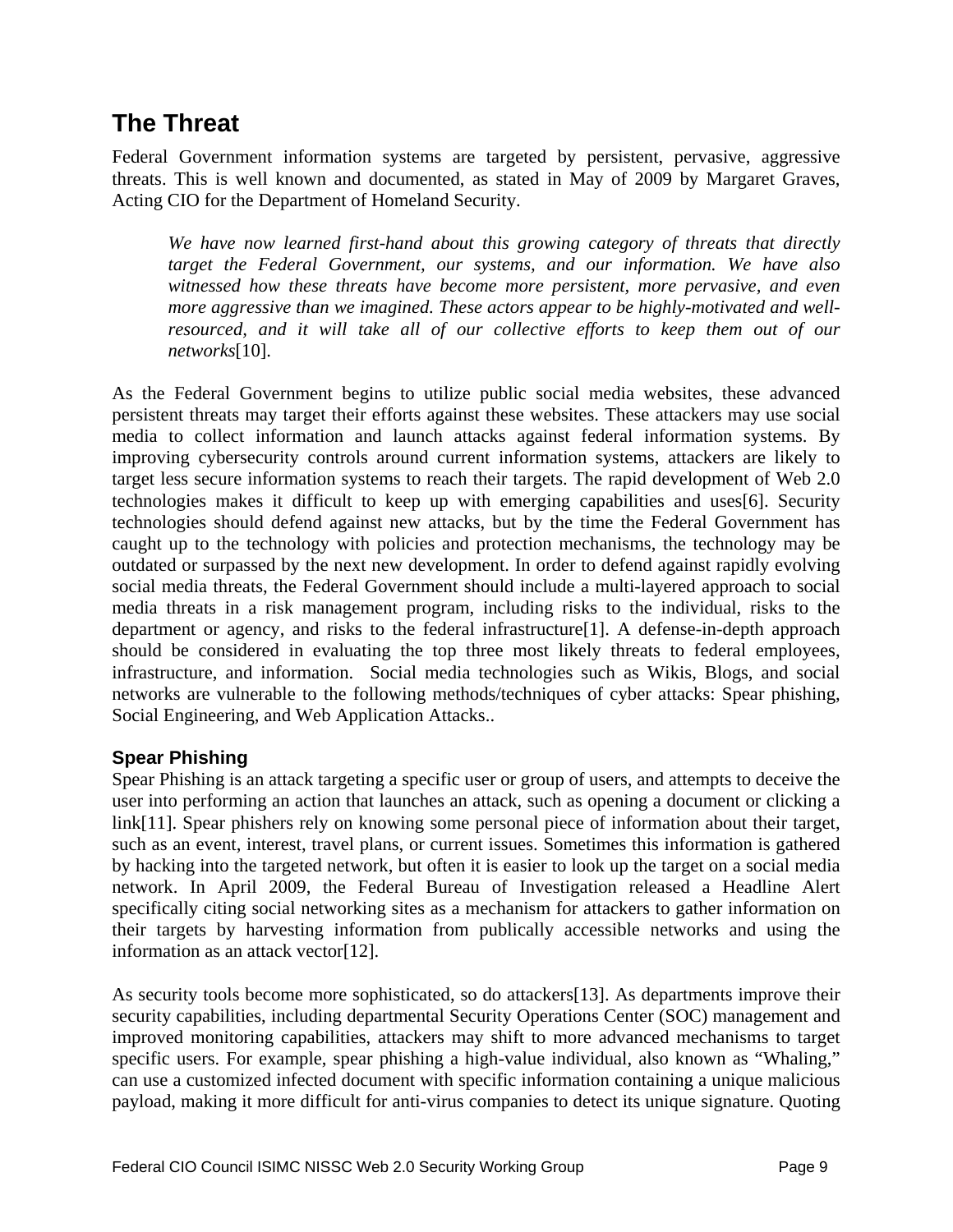Patrick Runald at the security firm F-Secure, "If you wanted to attack the CDC during the swine flu outbreak, what better way than to send something that looks like it's an internal document?" These targeted attacks seem to be replacing previous attack techniques[14].

Finally, spear phishers utilize social media as an alternative way to send phishing messages, as the social media platform bypasses traditional email security controls. Security teams have already observed multiple social media websites used as a propagation mechanism to trick users to open a document or click a link[15]. Sometimes these attacks will use URL shorteners to obscure the actual website name. The Federal Government should consider creating its own URL shortener, with appropriate logging and security, for federal use on social media websites.

#### **Social Engineering**

The second concern regarding social media use by federal employees is Social Engineering, which relies on exploiting the human element of trust [16]. The first step in any Social Engineering attack is to collect information about the attacker's target. Social networking websites can reveal a large amount of personal information, including resumes, home addresses, phone numbers, employment information, work locations, family members, education, photos, and private information. Social media websites may share more personal information than users expect or need to keep in touch.

For example, a study by the University of Virginia cites that out of the top 150 Facebook applications, all of which are externally hosted, 90.7% of applications needed nothing more than publicly available information from members. However, all of these applications were given full access to personal information not necessary for operation, but supplied by the user granting the applications total access to their account[17].

When a federal employee joins a social media website, they may identify themselves as an employee of their department. This may happen intentionally in their profile, or unintentionally as they register with their .GOV or .MIL email address. Their self-identification creates a departmental Internet footprint, which is valuable information to our adversaries. As more federal employees self-identify on social media websites, the federal footprint on social networking will grow, creating a target-rich environment to help our adversaries target specific individuals to launch various Social Engineering and Spear Phishing attacks[18]. For example, an attacker may learn personal information about an individual and build a trust relationship by expressing interest in similar topics. Once the victim trusts the attacker, the attacker can collect more information about the user, or use their relationship to expand their influence. The attacker can expand their trust relationship to other users and friends, further gathering information and penetrating the trust of departmental personnel.

Additionally, high-profile federal employees create an even larger footprint, as they have greater name recognition, collect more friends, and often want to engage with the public. A high-profile federal employee with greater name recognition is a prime target for a social engineer to exploit the trust relationships established within that social network. In an attack similar to the "Whaling" spear phishing threat cited earlier, social engineering attacks may target high-profile individuals by relying on established trust relationships, such as close friends and colleagues. Through a compromised social media account, the attacker may pose as a friend to elicit information, action, or support[19].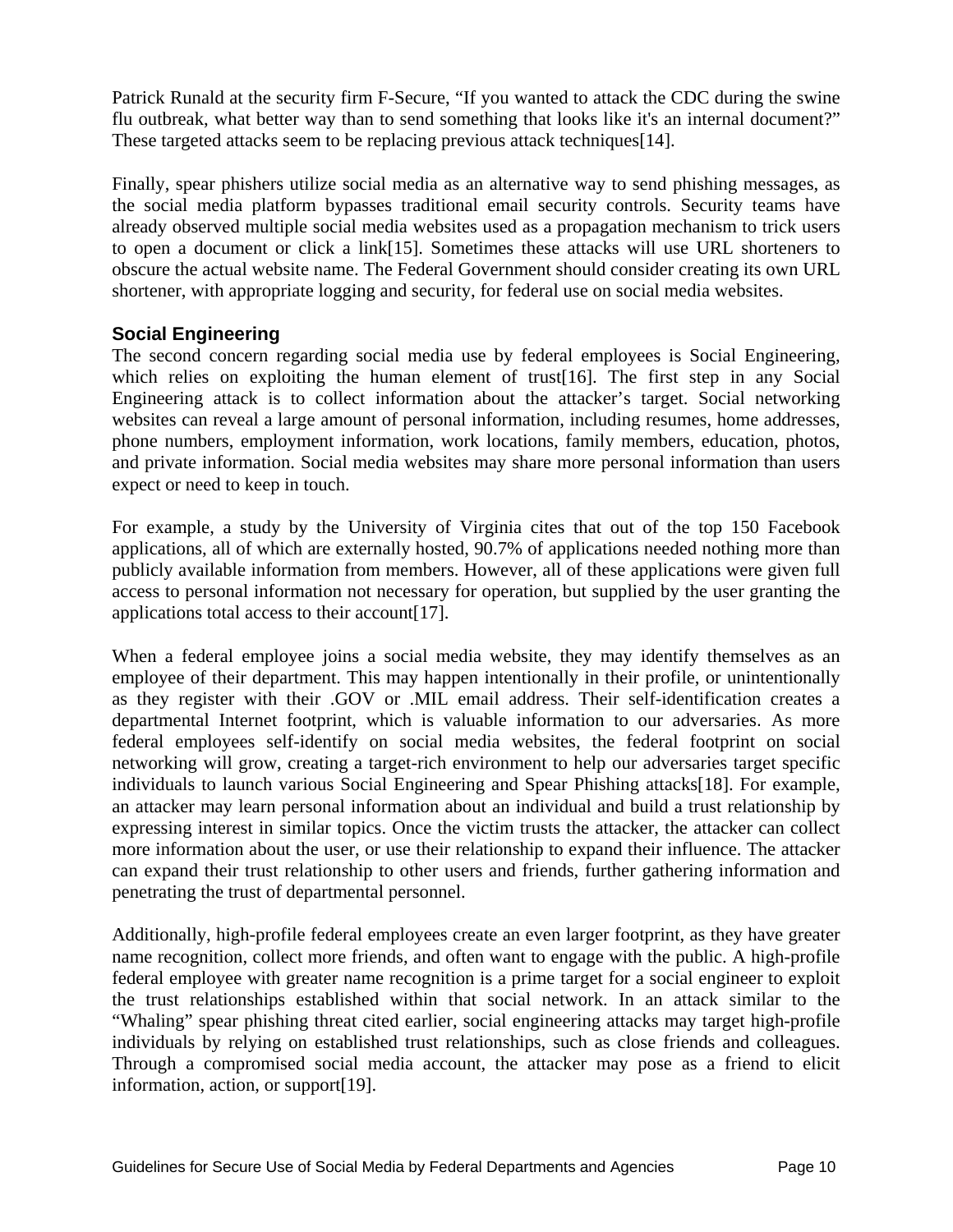#### **Web Application Attacks**

Web Applications are dynamic web pages that use scripting to provide additional functionality to the user. Using Web Applications, users may create interactive web applications. However, with additional functionalities come additional opportunities to exploit the web application. Social media websites are advanced web applications, as their use requires a high level of interaction and capabilities. This opens up social media websites to a wide range of vulnerabilities exploitable by attackers. The Open Web Application Security Project (OWASP) has published guidance to improve the level of web application security, but it is not easy to determine if a social media website is following OWASP principles and building more secure web applications[20].

Advances in web application technologies allow attackers to use new techniques against social media websites not previously possible in email. For example, emerging techniques include using custom Facebook<sup>1</sup> Applications to target users. Facebook applications are written by thirdparty developers and often have minimal security controls[21].

To illustrate this security issue, consider that a user may grant a malicious web application access to their Facebook account, which may compromise their account or download unauthorized software to their computer. This is demonstrated in Figure 2, a screenshot of the "Secret Crush" application which installs the "Zango" Spyware/Adware program[22]. Other attacks include using a Cross-Site Scripting (XSS) or similar attack to launch a javascript-based keystroke logger, capturing user keystrokes, including account usernames and passwords. Proof of concept code demonstrated this attack vector during a 2006 MySpace phishing attack that compromised 34,000 usernames and passwords[23]. Social media as an attack platform is an active area of cybersecurity research; attackers are limited only by their creativity to embrace flexible Web 2.0 technology. New attacks are emerging on a regular basis, as was demonstrated at the 2009 ShmooCon security convention in Washington, DC[24].

| facebook                                  | Profile edit<br>Friends v<br>Networks v<br>$lnbox \rightharpoondown$                                        | home account privacy logout                           |
|-------------------------------------------|-------------------------------------------------------------------------------------------------------------|-------------------------------------------------------|
|                                           | <b>4 Browse More Applications</b>                                                                           |                                                       |
| Search v<br>lo.                           |                                                                                                             |                                                       |
| <b>Applications</b><br>edit               | Secret Crush<br>Share +<br>by Secret Crush                                                                  | You already added Secret<br>Crush to your profile.    |
| Photos<br>Video                           |                                                                                                             | · Go to this Application<br>. Remove this Application |
| <b>12</b> Groups<br>Events<br><b>TEXT</b> |                                                                                                             |                                                       |
| <b>EET</b> Marketplace<br>Secret Crush    |                                                                                                             | <b>About this Application</b><br>Users:               |
| r more                                    | One Of Your Friends Might Have a Crush On You! And Out Who!                                                 | 50,708 daily active users<br>4% of total              |
|                                           | Please note that this is a PAID service. Please read the terms of<br>service before using this application. | Categories<br>Alerts, Dating                          |
|                                           | <b>Discussion Board</b>                                                                                     | This application was not<br>developed by Facebook.    |
|                                           | Displaying 3 discussion topics.<br>Start New Topic   See All                                                |                                                       |

**Figure 2: Secret Crush application in Facebook [22]** 

Finally, while a hijacked personal social media account may be annoying and personally costly or embarrassing, a hijacked account of a federal user or a federal account may have more serious implications. Unofficial posts, tweets or messages may be seen by the public as official messages, or may be used to spread malware by encouraging users to click links or download unwanted applications.

### **Recommendations**

 $\overline{a}$ 

The following are a series of strategies and recommendations for federal departments, agencies, and policy makers to minimize risk. These solutions may be considered compensating controls in a risk management equation to enable more secure use of social media technology in a Federal Government environment. Selection of these various controls should be made specific to each

<sup>&</sup>lt;sup>1</sup> Note: The Federal CIO Council does not endorse the use or imply preference for any vendor commercial products or services mentioned in this document.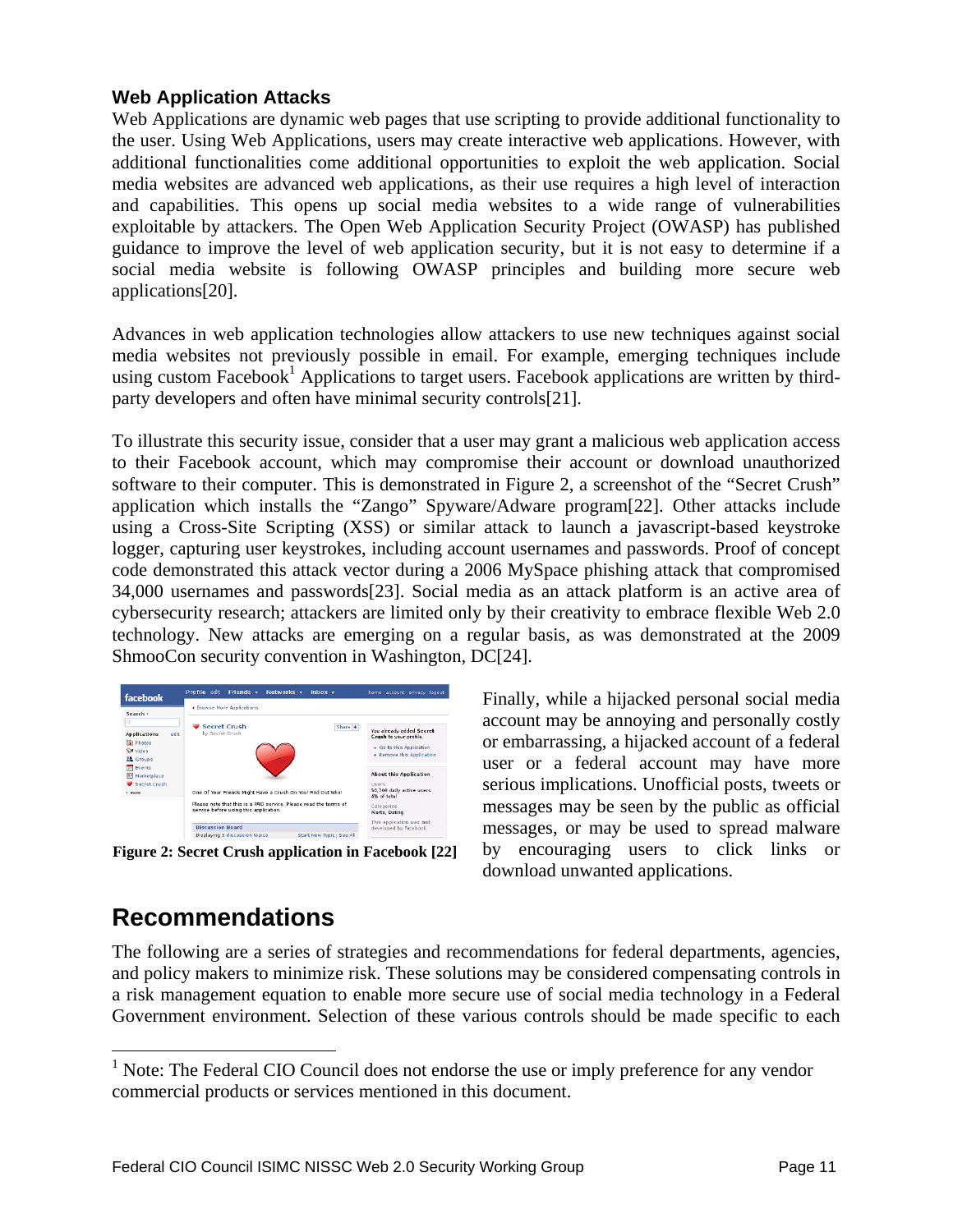agency, as each has different missions, technologies, and threats. These recommendations include both non-technical and technical security controls, and can be divided into five broad categories. Non-technical security controls include policy controls, acquisition controls, and specialized training. Technical security controls include network and host controls. The lists below are not exhaustive; other compensating controls may be considered.

#### **Policy Controls**

Social media presents a new set of tools for interactive dialog. However, users may make themselves vulnerable by trusting circles of friends and colleagues and disclosing personal facts more readily. Additionally the same phishing, social engineering, and Web 1.0 threats (worms, trojans, etc.) may be used to exploit a friend's trust.

The safe use of social media is fundamentally a behavioral issue, not a technology issue. Policy addressing behavior associated with protecting data would likely cover current social media technologies as well as future technologies. Policies for Web 2.0 technologies, blogs, wikis, social media sites, mash-ups, cloud computing, Web 3.0, outsourced e-mail, and other new technologies will remain extensible and applicable. A policy specific to Web 2.0 or social media might be too narrowly focused; rather, procedures should be used to address the "how" question to help mitigate specific risks and provide specific solutions. The risk of using social media tools should be addressed by policies and procedures focusing on information confidentiality, integrity and availability, and user behavior, both personal and professional, when accessing data or distributing information. Federal agencies should follow the guidelines below.

- The senior technology official at each federal agency should develop a social media communications strategy, with the support of their communication office, that accurately addresses the guidelines in this document in conjunction with government-wide policy[5].
- Follow NIST Special Publication 800-39 risk management principles [25].
- Follow NIST Special Publication 800-53R3 controls, especially those for external information systems (AC-20)[26].
- Follow NIST FIPS Publication 199 to categorize information posted on social media websites and guide application of SP800-53R3 and SP800-60. For example, data posted to the public, the security categorization should be NA for Confidentiality (all public information) and no greater than LOW impact for Integrity and Availability[27].
- Follow the NIST Special Publication 800-60 categorization of the information based on the mission-based information type and intended use of the new technology[28]. Social media websites may be used for different purposes, such as outreach to the public, communication among a community of interest, or collaboration within a select group of individuals. Each scenario calls for different risk management scenarios.
- Update current policies for privacy and security in accordance with recommendations adopted from this document, including technical controls and user training.
- Update current policies for content filtering and monitoring to address functional areas of system administration and user behavior, including limiting specific activities or traffic disallowed, such as the addition of third party applications.
- Update current Acceptable Use Policies (AUP) to cover user behavior for new media technologies. User behavior includes personal use of government equipment and professional use of internal facing, public facing, and external resources. A complete AUP should address a wide array of issues, including password reuse, department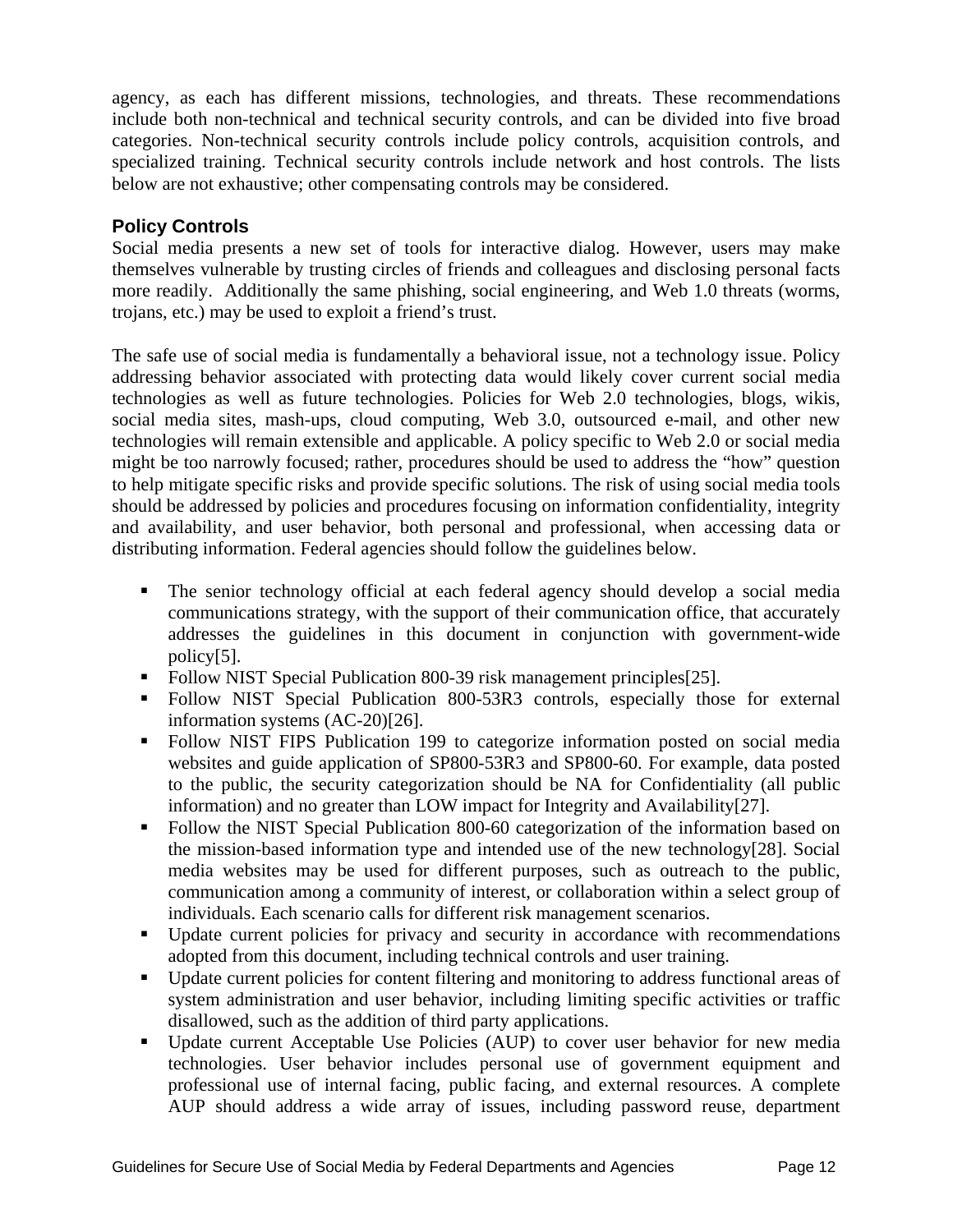representation, commitments on behalf of Government, and security recommendations from this document.

Update federal-level policy in accordance with this guidance as applicable.

#### **Acquisition Controls**

When Federal agencies use hosted information systems, such as social media websites, they must have some level of risk management, mitigation, and acceptance of residual risk. Most social media websites have a service subscription model that provides additional capabilities, or may be able to provide federal agencies with additional capabilities for a fee. This has already been demonstrated through modifications to Terms of Service (TOS) agreements by GSA[29]. Federal agencies should require enhanced security and privacy controls through contracted social media services, such as those listed below:

- Support stronger authentication mechanisms for federal employee and agency user profiles, including multi-factor authentication.
- Ensure social media websites consider basic security best practices, such as input validation, code security reviews, and strong cookie management. These will help to prevent common web application attacks identified in this document, such as Cross-Site Scripting (XSS) and Cross-Site Request Forgery (CSRF).
- Address the federal policy issues regarding persistent cookies and their use to track users from one session to the next.
- Address federal policy issues restricting the use of comment moderation and monitoring on social media websites and accounts.
- Designate a dedicated government server or instance within the corporate social media network that provides the appropriate level of security, privacy, retention, and other security controls.
- Social media websites may identify all profiles with a ".GOV" and ".MIL" domain name email address and provide additional monitoring and stronger privacy settings. This may also involve removing certain data fields, such as the user's employer details, work location, resume, skill descriptions, or additional professional information.
- Partnerships with social media providers may allow additional visibility into federal employee accounts, and provide a mechanism to trace employee actions under a federal user account on public servers. This will assist federal incident responders when investigating social media account compromises and misuses.
- Create strong communications between Federal Security Operations Centers (SOC) and social media provider security teams. By establishing communications, roles, and responsibilities before an incident occurs, responders will be able to more rapidly resolve security incidents.
- Allow a federally operated or contracted SOC to independently monitor the security and network operations (including the NOC/SOC) of social media host contractor for contract security and incident response. This includes allowing Federal Government customers to have visibility into the social media host contractor computing environment through security and performance monitoring probes and sensors in a non-invasive manner, configuration reviews, and on-site inspections.
- Encourage social media vendors to use code validation and signing. This, in conjunction with signed code on the desktop, ensures only vetted and approved code can run on the desktop from social media websites.
- Ensure that an independent third party has conducted a risk assessment, including consideration of the level of assurance and appropriate authentication requirements for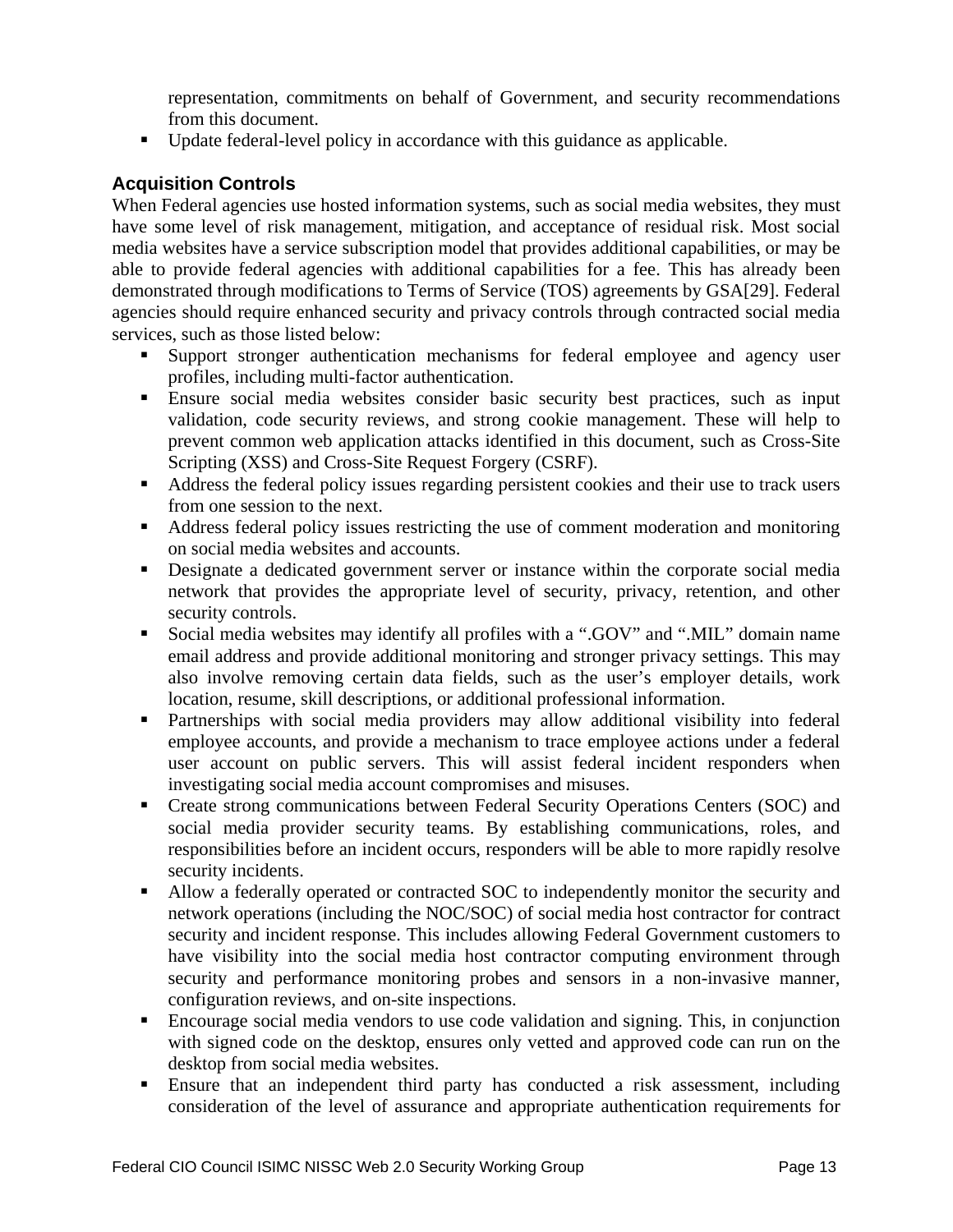the outsourced systems or services, in accordance with applicable federal laws and standards for system authorization, Certification, and Accreditation.

- Provide an annual information technology management optimization plan for improving security, technology, operations and service.
- Review configuration and implementation plans for production hardware and software solutions to ensure the social media provider is maintaining an appropriate configuration, patch, and technology refresh level.
- **Provide proper records management retention in accordance with the National Archives** and Records Administration (NARA) record schedules, Freedom of Information Act (FOIA) requests, and e-discovery litigation holds.
- Ensure the service providers make Federal Government content they host accessible at any time to the government and store it in non-proprietary and editable formats.
- **Ensure production hardware and software solutions use the latest software version or no** lower than one previous version plus the latest relevant patches to reduce the likelihood of vulnerabilities.

#### **Training Controls**

Users are almost always the weakest link in an information system, and may inadvertently divulge sensitive information through a social network. Few effective technical security controls exist that can defend against clever social engineering attacks[19]. Often the best solution is to provide periodic awareness and training of policy, guidance, and best practices. The proper use of social media in the Federal Government should be part of annual security awareness training, and address the issues below.

- **Provide specialized training to educate users about what information to share, with whom** they can share it, and what not to share. For an example of establishing departmental policy on what to share on social media websites, see the United States Air Force New Media Guide[9].
- Provide guidance and training based on updated agency social media policies and guidelines, including an updated Acceptable Use Policy (AUP) specific to social media websites.
- Provide guidance to employees to be mindful of blurring their personal and professional life. Don't establish relationships with working groups or affiliations that may reveal sensitive information about their job responsibilities.
- **Provide Operations Security (OPSEC) awareness and training to educate users about the** risks of information disclosure when using social media, and make them aware of various attack mechanisms as described in this document.
- Provide federal employees with additional guidance concerning if and how they should identify themselves on social media websites, depending on their official role.
- **Provide specialized awareness and training on Privacy Act requirements and restrictions.** Educate users about social networking privacy controls to help them take control of their own privacy, both in their personal profile and any profile they use for work-related activities.
- Educate users about specific social media threats before they are granted access to social media websites. Users may be desensitized to openly granting unnecessary access to their private information. For example, users may click "OK" without reading the full message and understanding the permissions they are granting.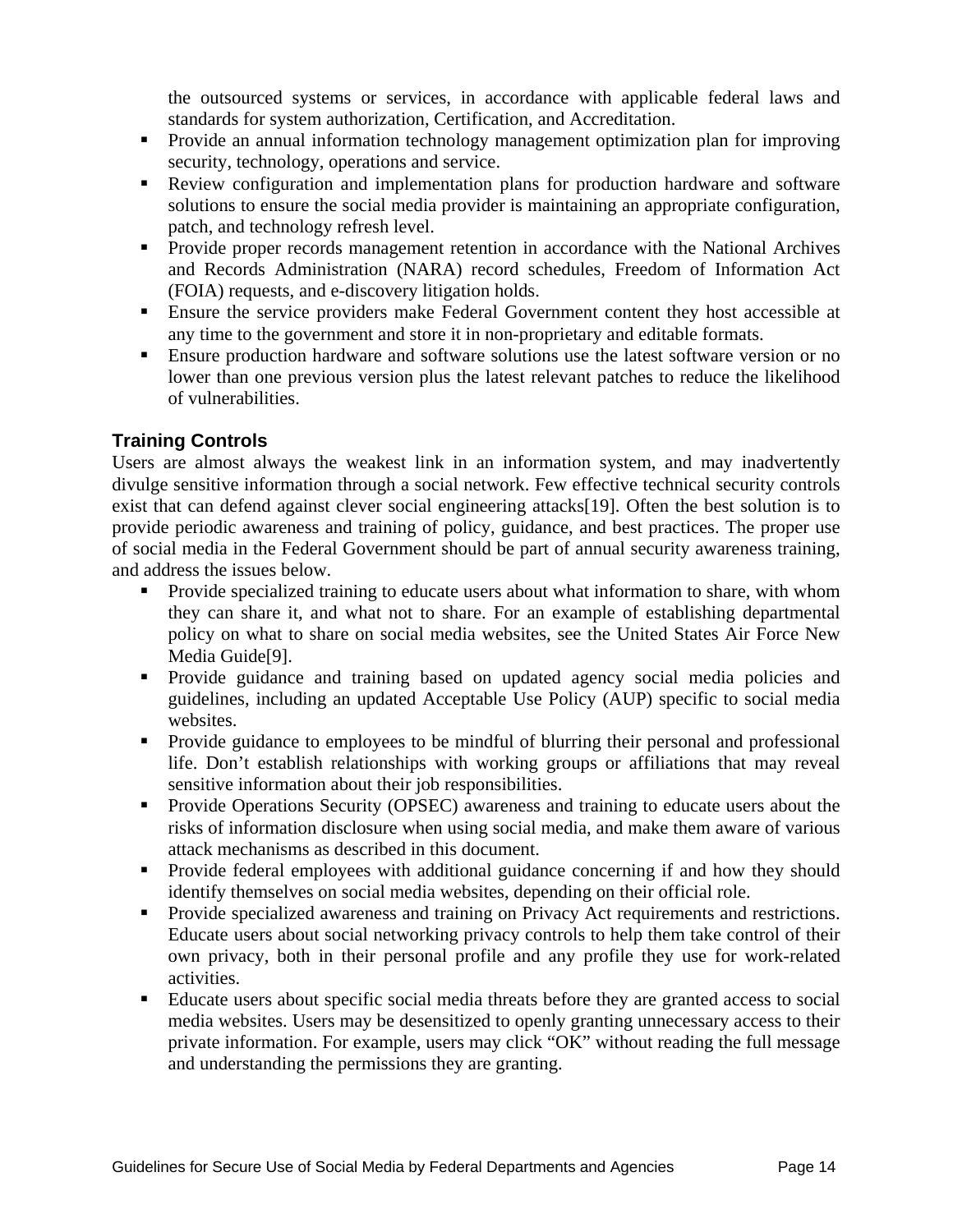#### **Network Controls**

This document does not provide any endorsement of a particular vendor technology. There are numerous vendors that provide a wide array of network security technologies that contribute to a defense-in-depth security posture for securing a department's infrastructure to enable social media. It is important to recognize that no single technology or vendor will provide a complete solution. The following are network controls that may be adopted by government agencies:

- The Federal Trusted Internet Connection (TIC) program provides a series of inspection, monitoring, detection, and blocking technologies that ensure additional security and visibility to defend against a wide array of attacks, including those discussed from a social media perspective. Web filtering and deep packet inspection technologies, including intrusion detection systems (IDS) and intrusion prevention systems (IPS), web application proxies, firewalls, and monitoring under the DHS Einstein program are a sampling of TIC technologies available today. Migrating all departmental Internet traffic behind a validated TIC provides greater visibility and security controls to enable social media technologies. Connecting to the Internet without the additional security controls provided by a TIC results in an increased risk of successful exploitation through social media and other Internet technologies[30].
- A strong department Security Operations Center (SOC) and integrated Network Operations Center (NOC) provide visibility and centralized control to respond to new threats introduced through social media. Critical to a robust SOC/NOC capability is visibility throughout the enterprise, classified access for threat intelligence, and support of senior management to take action.
- Web content filtering technologies have progressed beyond just website blocking. Current technologies allow for increasingly granular control of web applications, data, and protocols, in accordance with departmental policy. Web content filtering technologies for all Internet traffic should be located in the department TIC or provided as an add-on for offices granted access to social media websites. Several vendors provide options for robust web filtering and deep packet inspection capabilities, specifically focused on safeguarding against social media attacks.
- **•** Department infrastructures should partition its networks into a series of security Trust Zones based on the level of security assurance required. Users granted access to social media websites should access those websites from a separate Trust Zone segmented from the rest of the department. For example, investigators requiring regular anonymous access to many potentially malicious social media websites may work in a separate zone away from office users with access to only a few social media websites. This way, a compromise in one zone will not affect other zones, and reduces the overall impact to the organization[19]. Trust Zones may also provide more granular control for Internet access through an extranet. Trust Zones can be established by the business function under its respective security assurance levels, national security classification, or FIPS 199 sensitivity category. For example, it may be acceptable to use FIPS 199 categorized low system data on an external social media website for public affairs information and workforce recruitment.
- Additional new technologies are constantly emerging to address the threats of social media.
	- Capabilities such as DNS Security (DNSSEC) provide a higher level of assurance that the website a user visits is the actual website intended. This helps to reduce the likelihood of successful spear phishing attacks.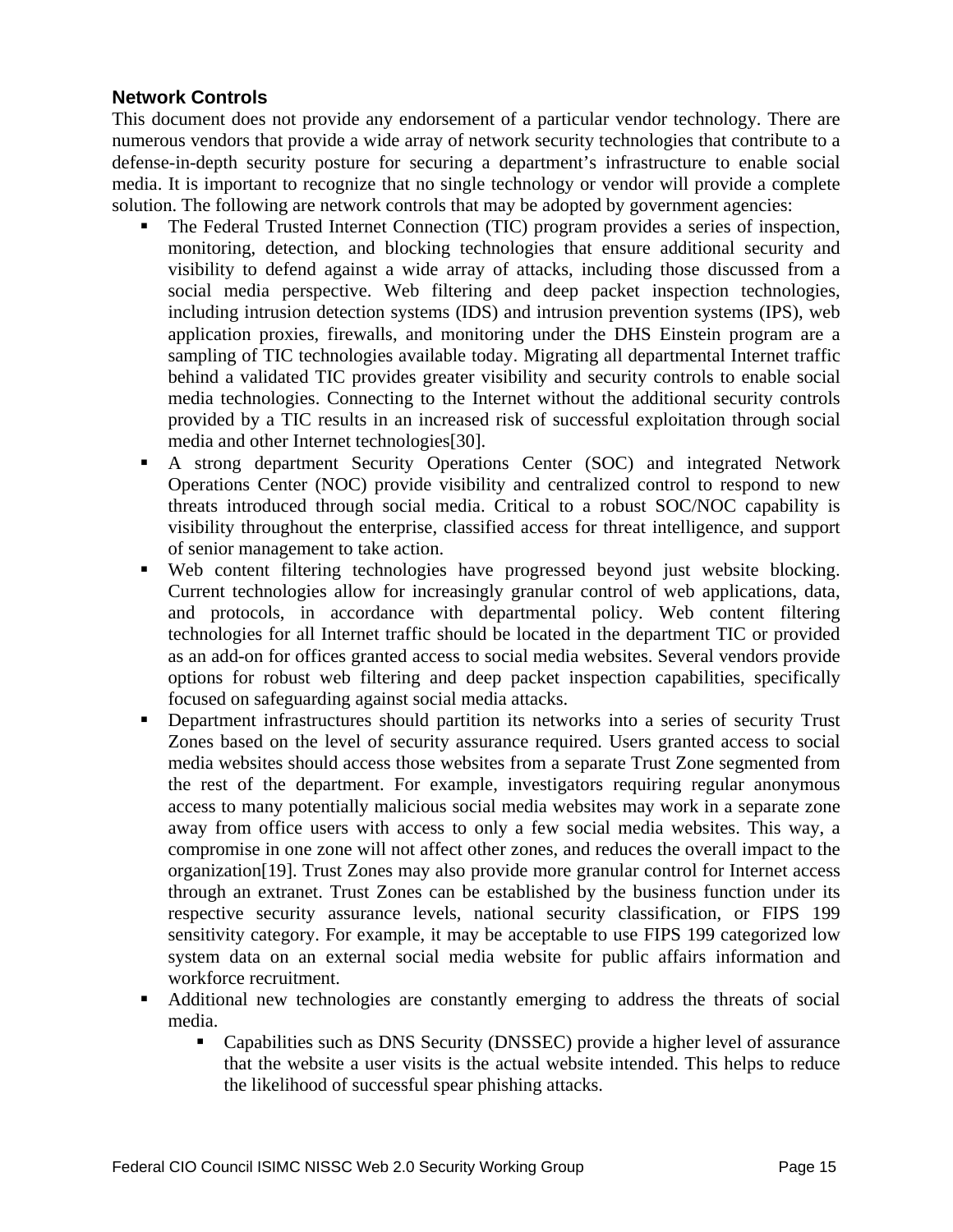- A shift to a data-centric protection paradigm, rather than a system-centric protection paradigm, will result in more granular data control. Allowing security, privacy, authoritative location, and authoritative duration attributes to move along with the data, as tagged attributes to the data, will ensure positive identification and enforcement of data security requirements.
- Establishing a Federal Government URL shortener with appropriate security and logging controls for use by federal employees and agencies on social media websites. This will mitigate the risk of shortened URLs used in phishing attacks.

#### **Host Controls**

Just as important to securing the network is securing the host. Many of these endpoint protection controls are required under various FISMA, NIST, and OMB guidelines, but also provide protections specifically safeguarding against social media attacks. In addition, new technologies for host security are emerging, augmenting the growing list of options below, available for selection by a Federal Government security team.

- The establishment of a hardened Common Operating Environment (COE) will ensure consistent and comprehensive host configuration and hardening policies across the Federal Government. Hosts may be configured using the Federal Desktop Core Configuration (FDCC), and validated through a Security Content Automation Protocol (SCAP) compatible scanner.
- Stronger authentication enables greater assurance as to a user's identity, and is critical to preventing unauthorized access of federal information systems by external attackers. Two-factor authentication, such as the HSPD-12 card and PIN, provides a greater level of assurance when accessing federal information systems and workstations. Two-factor authentication reduces the likelihood an attacker will gain unauthorized access to an information system through a username and password.
- Federal agencies should ensure they have strong patching for operating system and application vulnerabilities, and that updating anti-virus signature files and system logging is enabled to report to the SOC on workstations in real time.
- The use of desktop virtualization technologies will allow users to view potentially malicious websites in a virtualized "sandbox," which safeguards the rest of the host operating system against compromise attacks against the OS. This allows the secure browsing of any potentially malicious Internet websites and can be routed through an anonymization service to provide anonymous browsing capabilities.
- Upgrade to the latest browser for users approved for social media usage. Newer browsers have additional anti-phishing technologies designed to protect against the attacks commonly used on social media websites.
- Increase the use of signed code or white listing on host workstation environments. Signed code has a higher level of assurance that it came from the approved vendor. White listing ensures only approved applications can run on the workstation. Restricting the installation of unsigned or unapproved code prevents rogue code from running on government workstations, preventing malicious code attacks.

## **Conclusion**

The decision to engage with social media technology is a risk-based decision, not a technologybased decision, and must be made by the mission owners with input from all stakeholders, including security. The decision for a Federal department or agency to engage with social media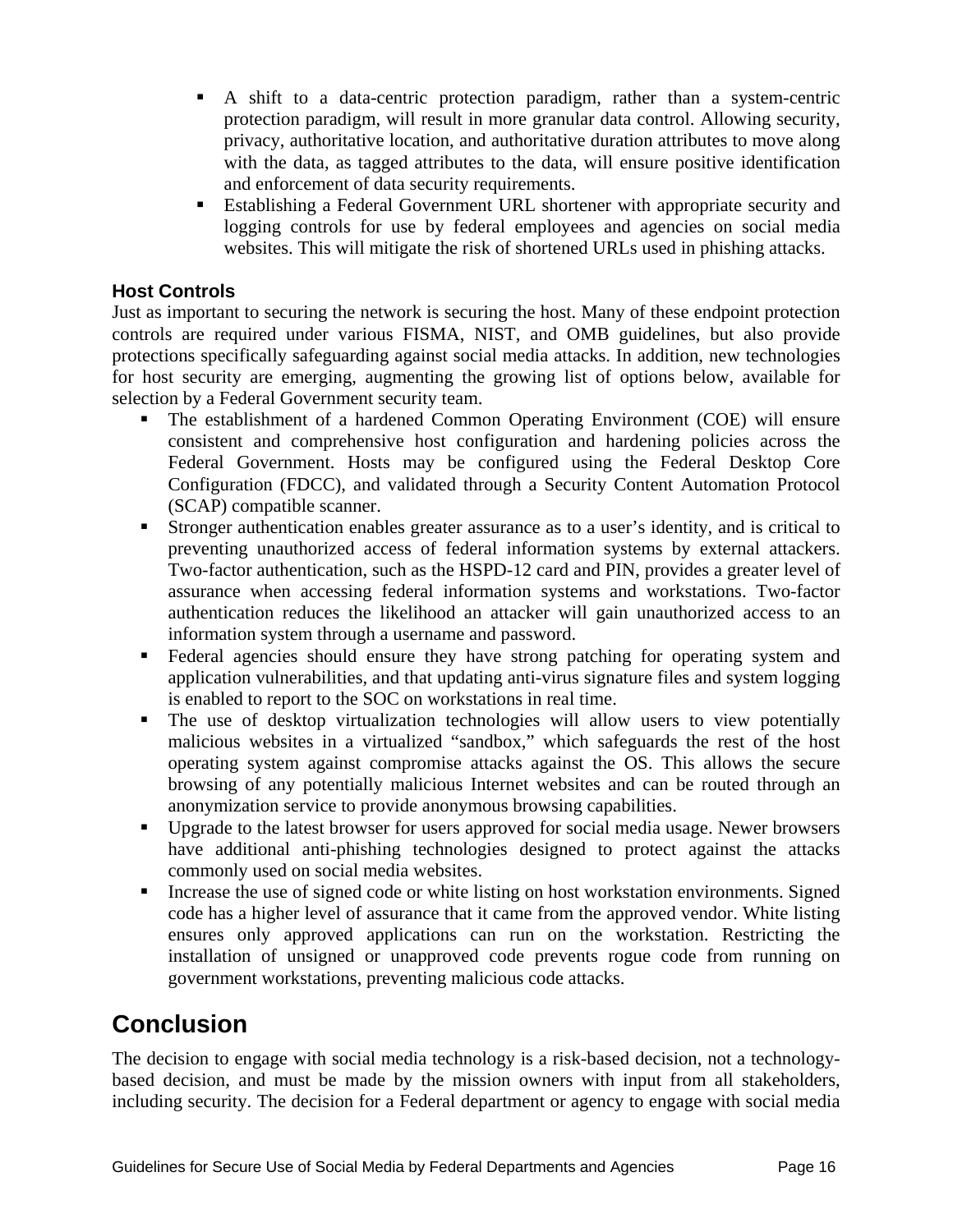must be a risk-based decision making process, made using strong business justifications that identify mission requirements and drive toward an expected outcome through social media use[1]. The decision to engage or not to engage in social media use should not be made by the IT department alone, rather it should come from a risk management process made by the management team with inputs from all players, including the CIO, CISO, OGC, OPA, Privacy official and the mission owner[1]. This decision can only be made with a full understanding of the threats, risks, and mission needs. The goal of an agency's information security organization should be to securely enable the resources necessary to achieve mission objectives. This document recommends the creation of a government-wide policy based on the risks and mitigating controls presented, to provide appropriate guidance for the secure use of social media by federal departments and agencies.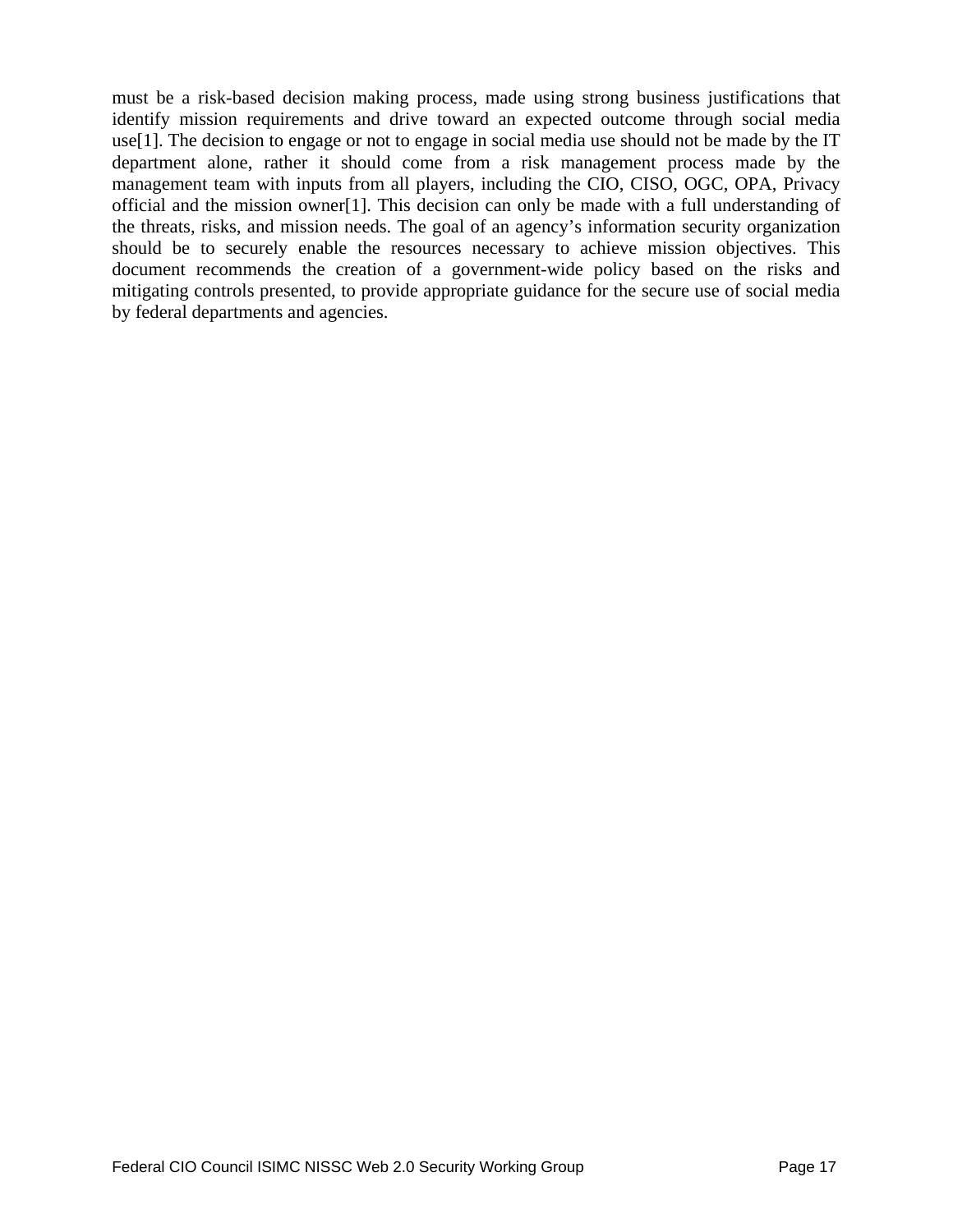## **Works Cited**

- 1. Walls, A., *Corporate Use of Social Networks Requires Multilayered Security Control*. 2007, Gartner Research.
- 2. Obama, B., *Transparency and Open Government. Memorandum for the Heads of Executive Departments and Agencies*. The White House. (2009).
- 3. Kash, W. *Kundra: Government must tap into Web 2.0's potential*. Federal Computer Week 2009 [cited 7/12/09]; Available from: http://www.fcw.com/Articles/2009/06/01/Web-Kundra-pushes-Web-2.0-adoption.aspx.
- 4. Newcombe, T. *Vivek Kundra, Federal CIO, Addresses State CIOs*. 2009 [cited 7/12/2009]; Available from: http://www.govtech.com/gt/653151.
- 5. Godwin, B., et al., *Social Media and the Federal Government: Perceived and Real Barriers and Potential Solutions*. 2008, Federal Web Managers Council.
- 6. Drapeau, M. and L. Wells, *Social Software and Security: An Initial 'Net Assessment'*. 2009, Center for Technology and National Security Policy, National Defense University: Washington, DC.
- 7. Federal Information Security Management Act of 2002, 44 U.S.C., § 3541 (2002).
- 8. U.S. Congressional Research Service, *Computer Security: A Summary of Selected Federal Laws, Executive Orders, and Presidential Directives*. (2004). (RL32357)
- 9. Clavette, L., et al., *New Media and the Air Force*. United States Air Force. (2009).
- 10. Graves, M.H., *The State of Federal Information Security*, in *Before the House Oversight and Government Reform Subcommittee on Management, Organization, and Procurement*. 2009: Washington, DC.
- 11. Microsoft, I. *Spear phishing: Highly targeted phishing scams*. 2008 [cited 6/21/09]; Available from: http://www.microsoft.com/protect/yourself/phishing/spear.mspx.
- 12. Federal Bureau of Investigation. *SPEAR PHISHERS: Angling to Steal Your Financial Info*. 2009 [cited 6/27/09]; Available from: http://www.fbi.gov/page2/april09/spearphishing\_040109.html.
- 13. Ashford, W. *Infosec 2009: cybercriminals growing more sophisticated*. ComputerWeekly.com 2009 5/1/09 [cited 6/27/09]; Available from: http://www.computerweekly.com/Articles/2009/05/01/235877/infosec-2009 cybercriminals-growing-more-sophisticated.htm.
- 14. Greenberg, A. *Cybercrime's Executive Focus*. Forbes.com 2009 6/27/09 [cited; Available from: http://www.forbes.com/2009/06/11/security-cybercrime-executivesintelligent-technology-security.html.
- 15. Goodin, D. *MySpace-hosted malware exploits QuickTime flaw*. 2007 [cited 6/21/09; Available from: http://www.theregister.co.uk/2007/03/16/myspace\_quicktime\_exploit/.
- 16. Granger, S. *Social Engineering Fundamentals, Part I: Hacker Tactics*. 2001 [cited 6/21/09]; Available from: http://www.securityfocus.com/infocus/1527.
- 17. Felt, A. and D. Evans. *Privacy Protection for Social Networking APIs*. 2007 [cited 6/28/09]; Available from: www.cs.virginia.edu/felt/privacybyproxy.pdf.
- 6/21/09 [cited; Available from: http://www.technewsworld.com/story/54932.html 18. LeClaire, J. *Social Networking Sites in the Crosshairs?* TechNewsWorld.com 2007
- 19. Hunter, P., *Social networking: the focus for new threats and old ones.* Computer Fraud & Security 2008(July).
- 20. OWASP Foundation, *A Guide to Building Secure Web Applications and Web Services*, in *What are web applications?* 2006, © 2001 – 2006 OWASP Foundation.